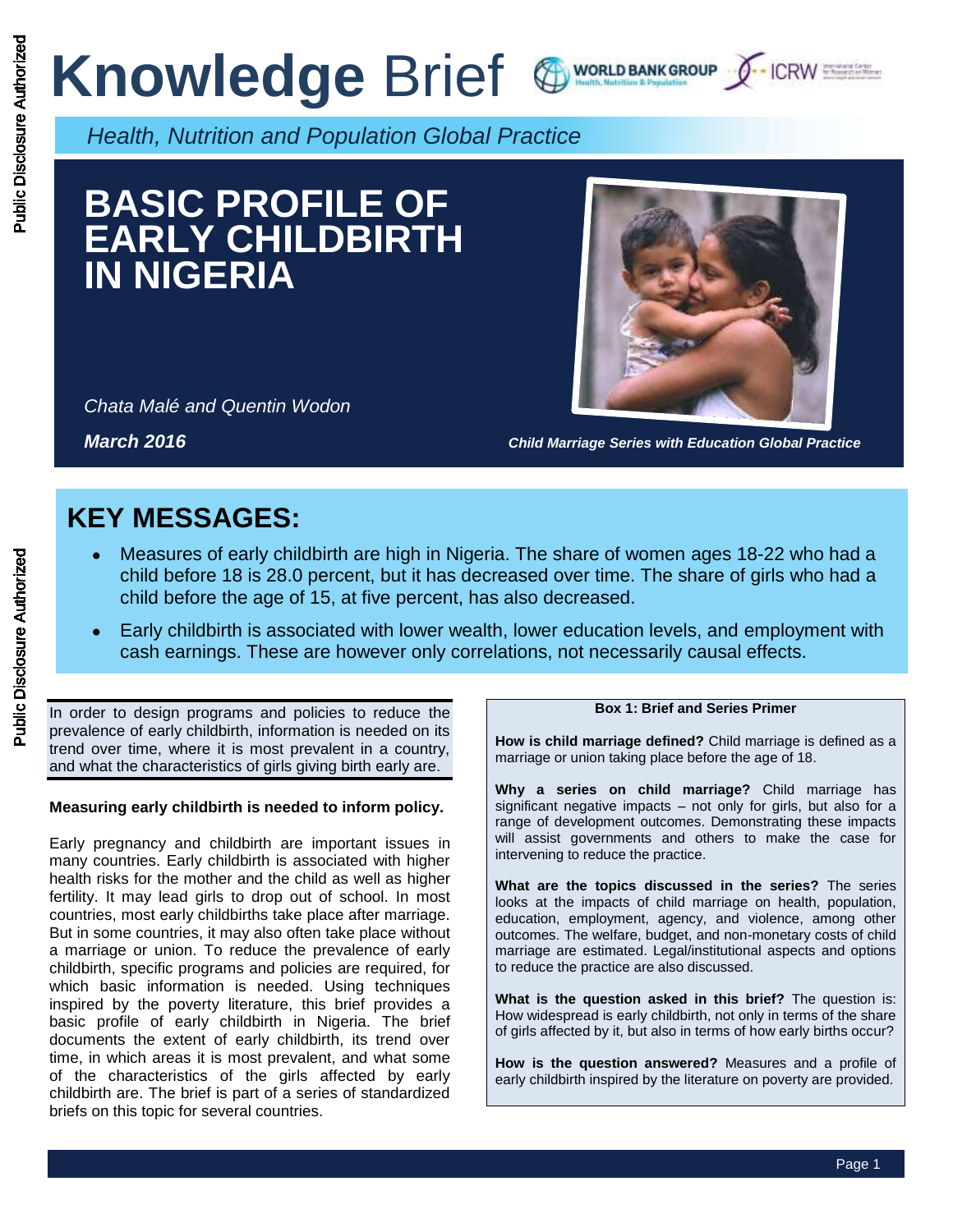ė

#### **Three in ten women have an early childbirth.**

The analysis relies on data from the latest Demographic and Health Survey (DHS) for Nigeria for 2013, the latest DHS available. Table 1 provides basic statistics on the age at first birth. Two samples are considered: women ages 18 to 22, the youngest age group that can be used to measure early childbirth<sup>1</sup> and women  $18-49$  (the women's questionnaire in the DHS collects data for women up to age 49). Almost three in ten women have their first child before 18, and five percent do so before 15. There is a decrease in the mean age at first birth between the 18-49 sample and the 18-22 sample. This is in large part because many women ages 18 to 22 did not yet has a birth, but also suggests that early childbirth may have declined over time, as discussed below.

|                         | 18-22 years | 18-49 years |
|-------------------------|-------------|-------------|
| No live Birth           | 51.1        | 20.1        |
| 18 or Above             | 20.9        | 48.7        |
| 12                      | 0.5         | 1.0         |
| 13                      | 1.5         | 1.9         |
| 14                      | 3.1         | 4.2         |
| 15                      | 5.4         | 7.0         |
| 16                      | 7.7         | 8.2         |
| 17                      | 9.7         | 9.0         |
| Total                   | 100.0       | 100.0       |
| Mean age at first birth | 17.1        | 19.4        |
|                         |             |             |

Source: Authors' estimation.

#### **Most early childbirths take place after marriage.**

In Nigeria, there is a strong relationship between the age at first birth and the age at first marriage as communities do not look favorably at births out of wedlock. Table 2 displays the shares of girls with an early childbirth according to four categories in terms of the timing (or absence) of marriage among women ages 18-22. Most early childbirths take place after marriage, hence delaying the age at marriage is essential to avoid early childbirth.

**Table 2: Marriage and Early Childbirth, Age 18-22 (%)**

|                                                      | Share |
|------------------------------------------------------|-------|
| Early childbirth without marriage or before marriage | 4.3   |
| Early childbirth without marriage or before marriage | 4.2   |
| Early childbirth in the same year as marriage        | 12.3  |
| Early childbirth at least one year after marriage    | 79.1  |
| Total                                                | 100.0 |
| Course: Authors' satimation                          |       |

Source: Authors' estimation.

 $\overline{a}$ 

The consequences of early childbirth for girls and their children are not the same whether girls have a child at 12 or 17. Measures inspired from the poverty literature help in capturing how early girls have children (see the annex). The headcount (H) measures the share of girls with an early childbirth. The early childbirth gap (ECG) measures the "depth" of early childbirth, taking into account how early girls have children. The squared gap (SG) puts even more weight on the girls who have children very early.

### **Early childbirths have decreased over time.**

Table 3 provides trends over time in the measures of early childbirth inspired by the poverty literature. Consider first the age group 18-22. In that age group, almost three in ten women had their first child before the age of 18 (28.0 percent for the 18-22 age group). The early childbirth gap (*CBG*) is at 3.6 percent and the squared gap (*SG*) at 0.6 percent for that group. By estimating the same measures on older groups, the table provides the trend in early childbirth over time. There has been a decrease over time in early childbirth. In other words, as for child marriage, early childbirth has been reduced. The same is observed when considering very early childbirth before the age of 15<sup>2</sup>.

### **Table 3: Trend in Early childbirth (%)**

|                 | 18 years          |            |        | 15 vears |            |     |
|-----------------|-------------------|------------|--------|----------|------------|-----|
|                 | н                 | <b>CMG</b> | SG     | н        | <b>CMG</b> | SG  |
| All 18-49 years | 31.3              | 4.4        | 0.8    | 71       | 0.7        | 0.1 |
| Age group       |                   |            |        |          |            |     |
| 18-22 years     | 28.0              | 3.6        | 0.6    | 5.1      | 0.5        | 0.1 |
| $23-30$ years   | 32.1              | 4.5        | 0.8    | 7.3      | 0.8        | 0.1 |
| 31-40 years     | 31.1              | 4.5        | 0.8    | 7.6      | 0.8        | 0.1 |
| 41-49 years     | 34.4              | 5.0        | 0.9    | 8.5      | 0.9        | 0.1 |
|                 | $\cdots$ $\cdots$ |            | $\sim$ |          |            |     |

Source: Authors' estimation. Values rounding to 0.0 not shown.

The incidence of early childbirth in Nigeria in 2013 was lower than that observed 25 years ago. There has been a decrease over time in how early girls have children.

#### **Girls are more likely to have children early if they live in rural areas and are from poorer backgrounds.**

As expected, early childbirth is much more prevalent in rural than in urban areas. There are also large differences between regions, with the lowest measures observed in the South-East region, and the highest measures observed (according to the headcount index with the 18 years threshold) in the North-West, North-East, and North Central regions. Early childbirth is less prevalent in the South West region. The ranking of the regions in terms of

l

<sup>&</sup>lt;sup>1</sup> Early childbirth measures must be estimated on the population older than 18, because some younger girls who did not yet have a child by 18 could still have a child by the time they reach 18. It is best to measure early childbirth as early as possible after the age of 18 to provide data on conditions as current as possible, which is why the age bracket 18-22 is used here.

<sup>&</sup>lt;sup>2</sup> Note that the various measures have standard errors (not shown here to save space). While some of the differences in the trends over time are statistically significant, some are not.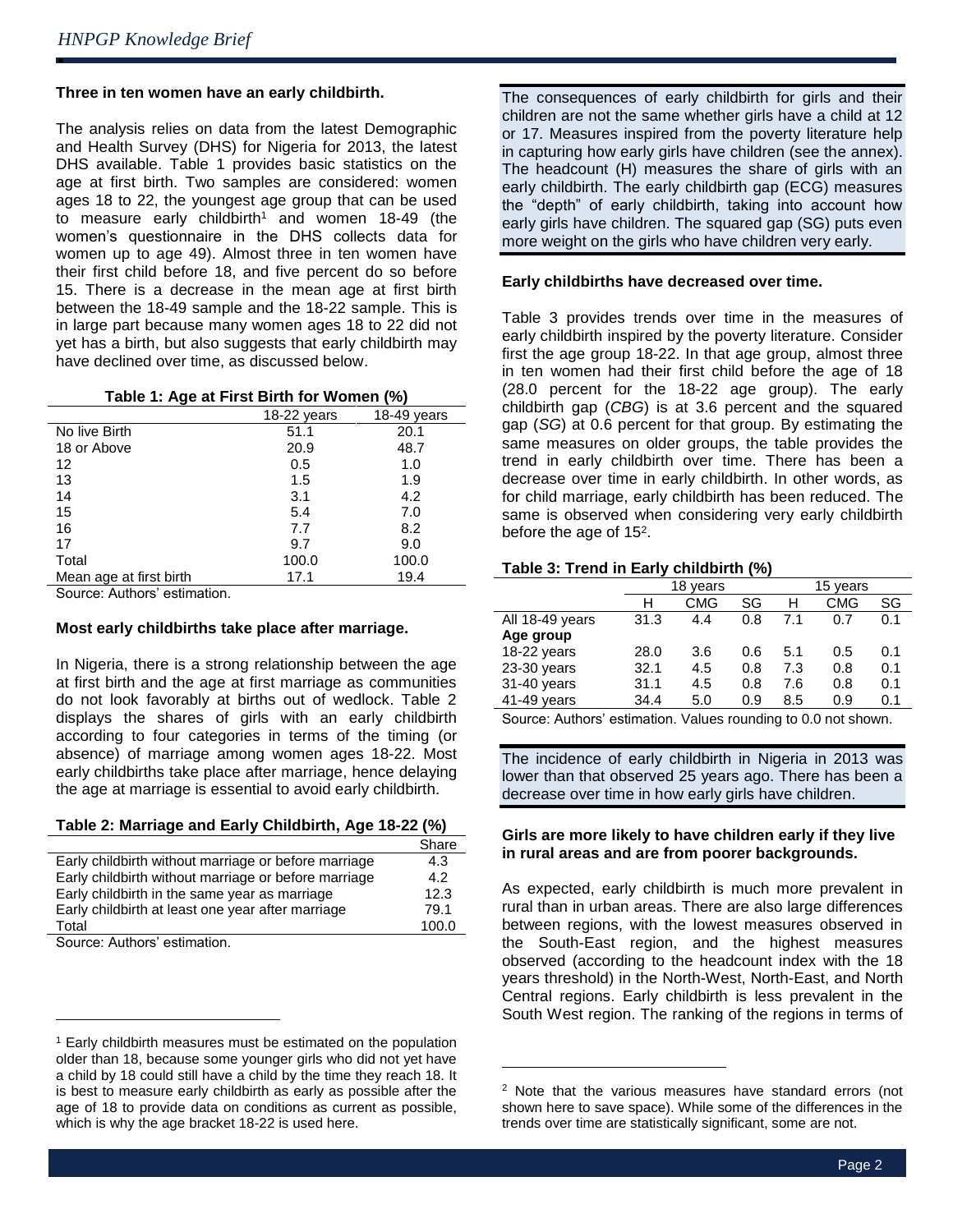the measures obtained with the 15 and 18 years thresholds tends to be similar.

|                                                                | 18 years |            |     |     | 15 years   |     |  |
|----------------------------------------------------------------|----------|------------|-----|-----|------------|-----|--|
|                                                                | н        | <b>CMG</b> | SG  | н   | <b>CMG</b> | SG  |  |
| All 18-22 years                                                | 28.0     | 3.6        | 0.6 | 5.1 | 0.5        | 0.1 |  |
| Region                                                         |          |            |     |     |            |     |  |
| <b>North Central</b>                                           | 24.0     | 3.0        | 0.5 | 4.3 | 0.4        | 0.1 |  |
| North East                                                     | 39.0     | 5.1        | 0.9 | 7.6 | 0.8        | 0.1 |  |
| North West                                                     | 43.0     | 5.5        | 0.9 | 8.0 | 0.8        | 0.1 |  |
| South East                                                     | 7.4      | 0.9        | 0.1 | 1.0 | 0.1        |     |  |
| South South                                                    | 15.4     | 1.9        | 0.3 | 2.2 | 0.2        |     |  |
| South West                                                     | 11.0     | 1.3        | 0.2 | 1.7 | 0.2        |     |  |
| <b>Residence</b>                                               |          |            |     |     |            |     |  |
| Urban                                                          | 13.5     | 1.6        | 0.3 | 2.2 | 0.2        |     |  |
| Rural                                                          | 37.8     | 4.9        | 0.8 | 7.0 | 0.7        | 0.1 |  |
| Source: Authors' estimation. Values rounding to 0.0 not shown. |          |            |     |     |            |     |  |

#### **Table 4: Early childbirth by Location, Age 18-22 (%)**

Rural girls are much more likely to have children early than urban girls. Girls from the bottom four quintiles of wealth are also more likely to have children early. The relationship between early childbirth, literacy, and education attainment is strong. Early childbirth measures are higher among women who work.

Household welfare is measured through a wealth index with households categorized according to five quintiles of wealth. Women who had a birth tend to be married, hence the level of wealth is that of the household in which the women married, not that of the household or origin. Yet the quintile of wealth after marriage and first birth may not be very different from that of the household of origin. On the other hand, since early childbirth measures are based on young women ages 18-22, their level of assets may be lower than would be the case later in life. In any case, the measures of early childbirth differ much by quintile, and it is only with the top quintiles of wealth that early childbirth is much less prevalent.

#### **Table 5: Early childbirth by Quintile, Age 18-22 (%)**

|                         | 18 years |            |     | 15<br>vears |            |     |
|-------------------------|----------|------------|-----|-------------|------------|-----|
|                         | н        | <b>CMG</b> | SG  | н           | <b>CMG</b> | SG  |
| All 18-22 years         | 28.0     | 3.6        | 0.6 | 5.1         | 0.5        | 0.1 |
| <b>Wealth quintiles</b> |          |            |     |             |            |     |
| Poorest                 | 54.1     | 7.2        | 1.3 | 11.3        | 1.1        | 0.1 |
| Poorer                  | 40.1     | 5.3        | 0.9 | 7.7         | 0.8        | 0.1 |
| Middle                  | 26.0     | 3.2        | 0.5 | 4.1         | 0.4        |     |
| Richer                  | 15.6     | 1.9        | 0.3 | 2.3         | 0.2        |     |
| <b>Richest</b>          | 7.4      | 0.8        | 0.1 | 0.8         | 0.1        |     |

Source: Authors' estimation. Values rounding to 0.0 not shown.

#### **Early childbirth is associated with lower education attainment, lower likelihood of literacy, and higher labor force participation.**

Table 6 provides data on early childbirth by level of education of the women, as well as literacy. Early childbirth affects education attainment negatively, because girls often drop out of school when they have their first child. The causality goes the other way as well, as the ability to pursue one's education may help delay the age at marriage and thereby the age at first birth. As seen in table 6, early childbirth measures are strongly correlated with education levels. The same is observed when considering literacy where three categories are considered: the woman cannot read at all, can read part of a sentence, or can read a full sentence.

**Table 6: Early childbirth by Education Level and Literacy Status, Age 18-22 (%)**

|                      | 18 years |            |     | 15 years |     |     |
|----------------------|----------|------------|-----|----------|-----|-----|
|                      | н        | <b>CMG</b> | SG  | н        | CMG | SG  |
| All 18-22 years      | 28.0     | 3.6        | 0.6 | 5.1      | 0.5 | 0.1 |
| <b>Education</b>     |          |            |     |          |     |     |
| No education         | 53.7     | 7.1        | 1.2 | 10.5     | 1.0 | 0.1 |
| Primary, some        | 40.4     | 5.1        | 0.9 | 8.6      | 0.9 | 0.1 |
| Primary, compl.      | 34.9     | 4.6        | 0.8 | 6.6      | 0.6 | 0.1 |
| Secondary, some      | 14.8     | 1.6        | 0.2 | 1.6      | 0.2 |     |
| Secondary, compl.    | 7.2      | 0.8        | 0.1 | 1.0      | 0.1 |     |
| Higher               | 1.7      | 0.2        |     | 0.2      |     |     |
| Literacy             |          |            |     |          |     |     |
| Cannot read          | 51.5     | 6.8        | 1.2 | 10.0     | 1.0 | 0.1 |
| Limited ability      | 32.3     | 4.2        | 0.7 | 6.3      | 0.6 | 0.1 |
| <b>Full sentence</b> | 10.0     | 1.1        | 0.2 | 1.2      | 0.1 |     |
|                      |          |            |     |          |     |     |

Source: Authors' estimation. Values rounding to 0.0 not shown.

Table 7 provides data on labor force participation. One would expect early childbirth to reduce women's labor force participation, for example through higher fertility. But if early childbirth is associated with poverty, women may leave little choice but to work. Other effects could also be at work. In Nigeria, early childbirth measures are higher among women who work. The type of work associated most closely with early childbirth is work with cash earnings, a finding that differs from most other countries.

| Table 7: Early childbirth by Labor Force Participation |  |  |
|--------------------------------------------------------|--|--|
| Status, Age 18-22 (%)                                  |  |  |

| $\epsilon$<br>. . |      |            |     |     |          |     |  |
|-------------------|------|------------|-----|-----|----------|-----|--|
|                   |      | 18 years   |     |     | 15 years |     |  |
|                   | н    | <b>CMG</b> | SG  | н   | CMG      | SG  |  |
| All 18-22 years   | 28.0 | 3.6        | 0.6 | 5.1 | 0.5      | 0.1 |  |
| Working           |      |            |     |     |          |     |  |
| <b>No</b>         | 23.4 | 3.0        | 0.5 | 4.3 | 0.4      | 0.1 |  |
| Yes               | 33.8 | 4.3        | 0.7 | 6.0 | 0.6      | 0.1 |  |
| Type of work      |      |            |     |     |          |     |  |
| Not paid          | 18.6 | 2.5        | 0.4 | 4.2 | 0.5      | 0.1 |  |
| Cash only         | 36.8 | 4.6        | 0.8 | 6.5 | 0.6      | 0.1 |  |
| Cash and in-kind  | 36.3 | 4.4        | 0.7 | 5.7 | 0.6      | 0.1 |  |
| In-kind only      | 7.5  | 1.3        | 0.3 | 3.5 | 0.3      |     |  |

Source: Authors' estimation. Values rounding to 0.0 not shown.